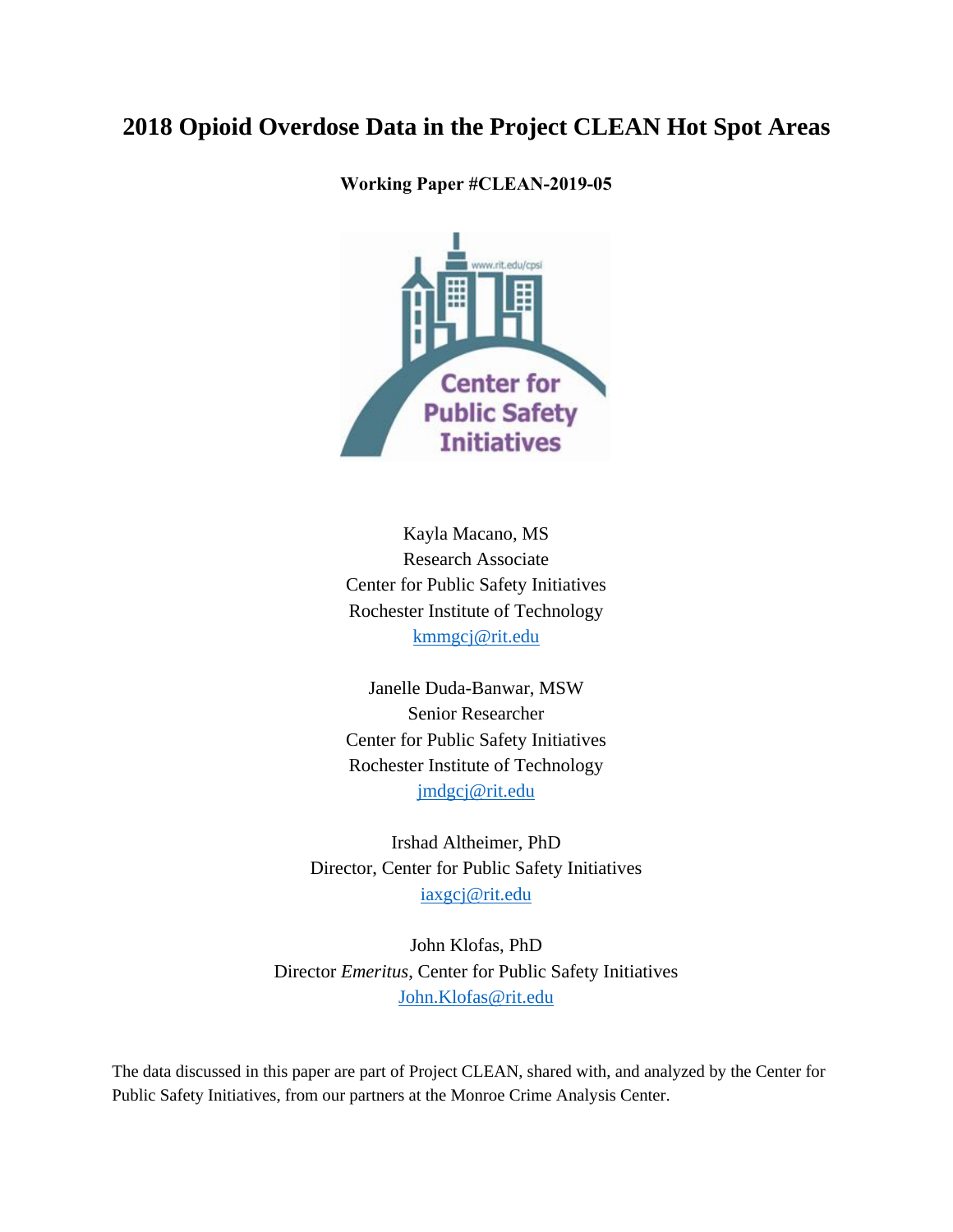#### **Overview of Monroe County Overdose Data**

There were 1,133 fatal and non-fatal opioid overdoses across Monroe County in 2018. Within the City of Rochester, there were 729 overdoses. The Project CLEAN Target Area (TA) accounted for 94 overdoses in 2018 (8% of all countywide overdoses, and 13% of all citywide overdoses). The 2018 overdoses in the TA increased from the 85 that occurred in 2017. However, the Monroe Crime Analysis Center did not reliably begin collecting overdose data until September 2017. The three Hot Spot Areas (described below) account for over one-third (34%) of all opioid overdoses that occurred in the TA in 2018.

## **Clifford Hot Spot (green box)**

There were 14 overdoses in the Clifford Hot Spot in 2018 (15% of total TA overdoses). There were 21 opioid overdoses in the Clifford Hot Spot Area in 2017; this is a 33% decrease.

#### **Clinton Hot Spot (blue box)**

There were 11 overdoses in the Clinton Hot Spot in 2018 (12% of total TA overdoses). There were 4 opioid overdoses in this Hot Spot Area in 2017; this is a 175% increase.

## **Upper Falls Hot Spot (purple box)**

There were 7 overdoses in the Upper Falls Hot Spot in 2018 (7% of total TA overdoses). There were 15 opioid overdoses in the Upper Falls Hot Spot Area in 2017; this is a 53% decrease.

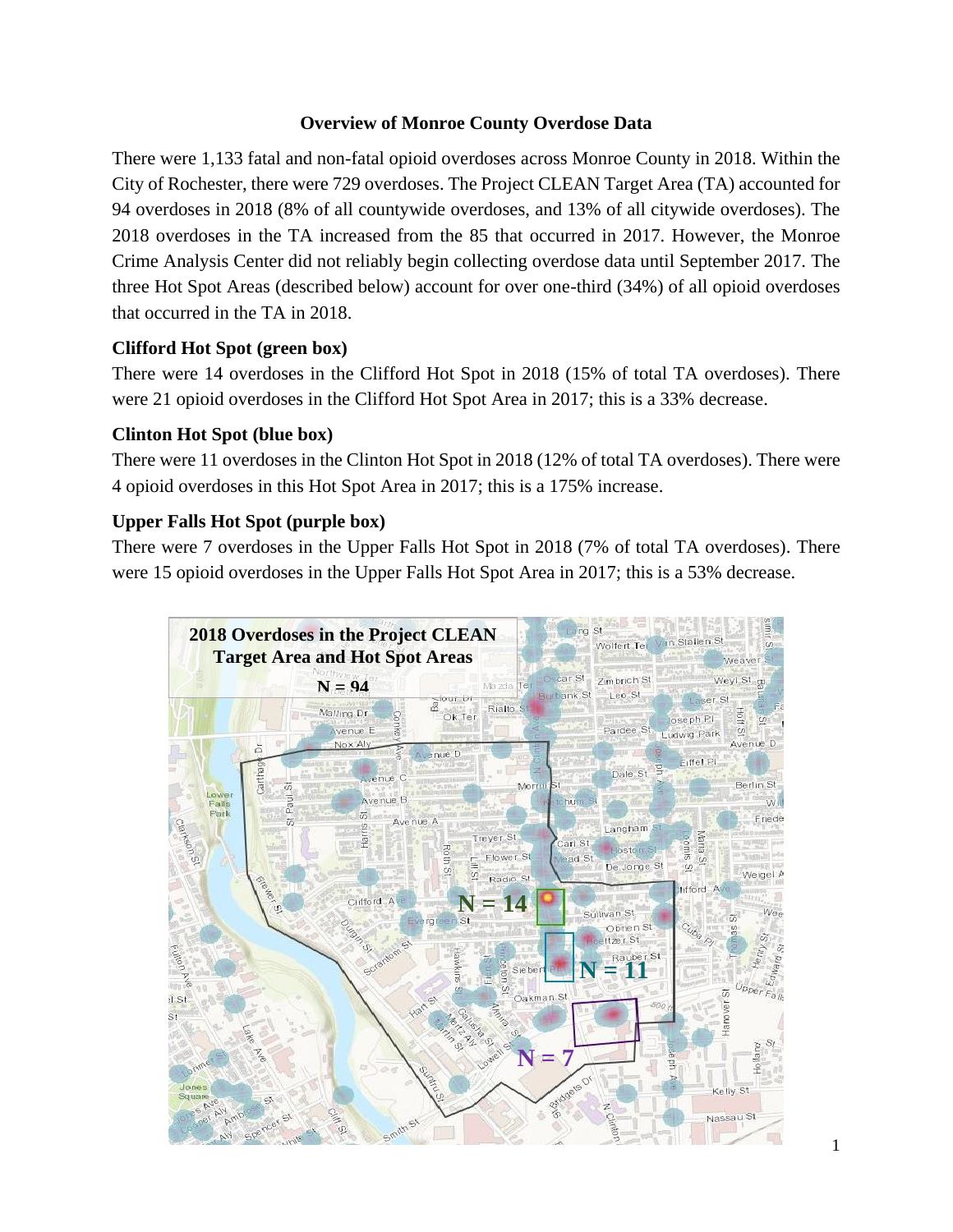#### **Temporal Analyses**

#### **Month of Overdose**

May was highest for the Clifford and Upper Falls Hot Spot Areas. September was the highest for the Clinton Hot Spot Area. Within the whole Target Area and City of Rochester, September was also the highest volume of overdoses.

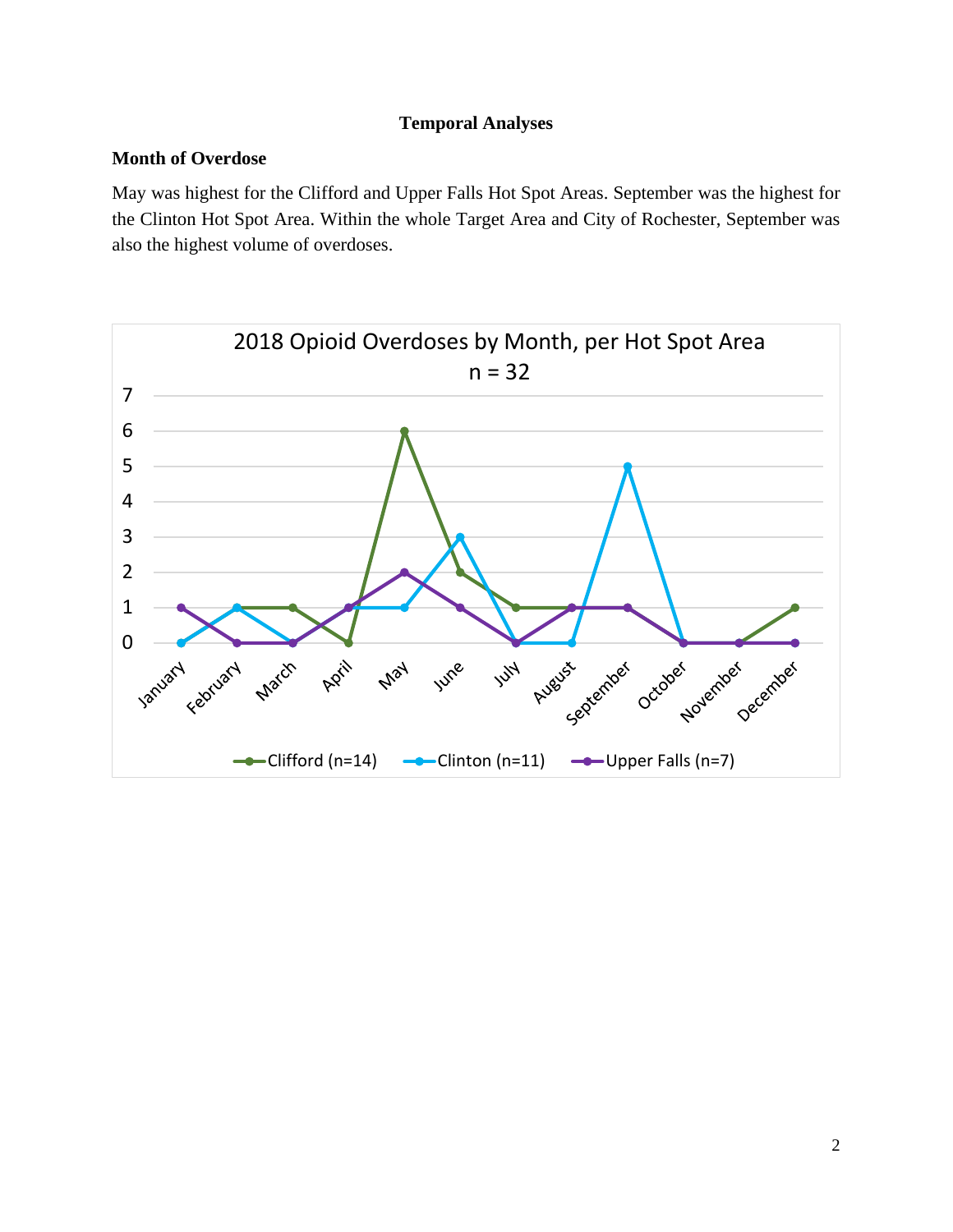## **Day of Week**

The Clifford Hot Spot had the highest number of overdoses on Wednesday, while this was the lowest day for Upper Falls. Thursday was when the most overdoses occurred in the Upper Falls Hot Spot. The Clinton hot spot area had the most overdoses on Friday.



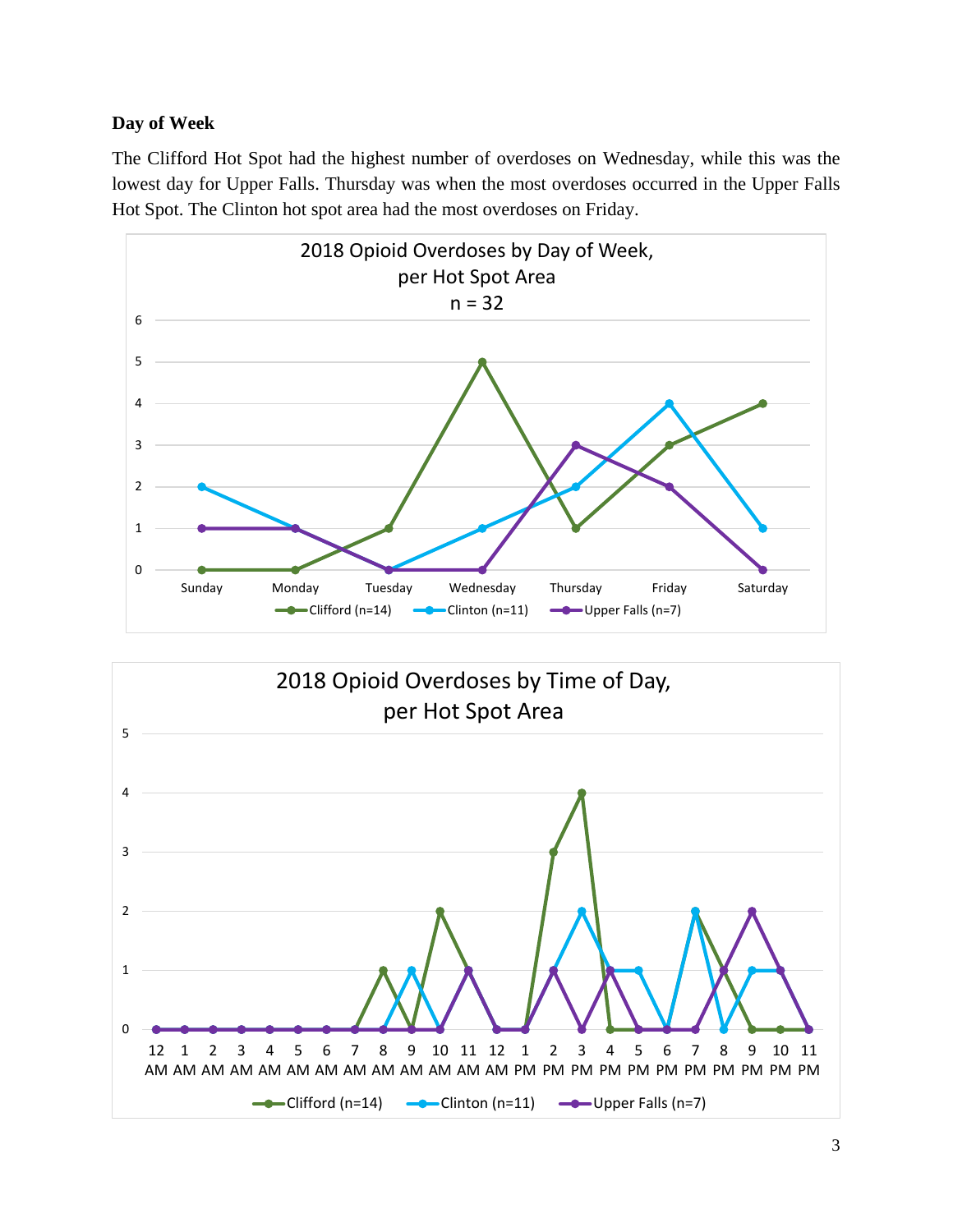The peak time of overdoses in the Clifford HS is 3 PM; 3 PM and 7 PM are the peak times for Clinton, while 9 PM was the highest for the Upper Falls hot spot. Slight peaks in the Clifford hot spot area occur at 10 AM and 7 PM. A peak at 9 PM seems unusual compared to 2017 data, also considering the anecdotal data that the market typically does not operate late into the night.



#### **Additional Analyses**

Location type again supports the open-air nature of market, and nature of opioid addiction; the high number of overdoses that occur outside or in vehicles shows that people are using almost immediately after they buy.

The following tables display the repeat addresses where overdoses occurred. These only include public or City owned properties. Many of these locations are the same from 2017.